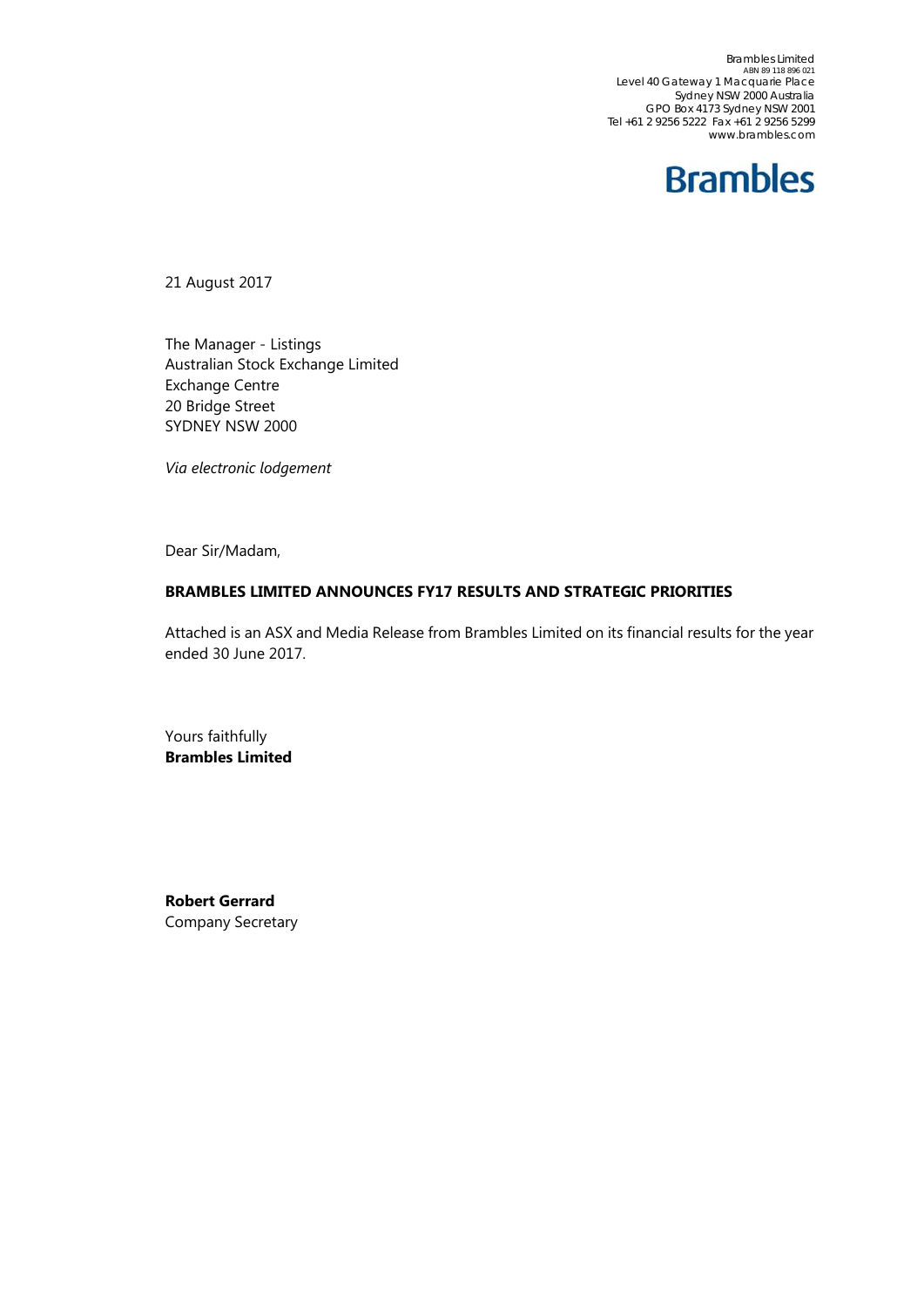## **Brambles announces FY17 result and strategic priorities**

- **Sales revenue growth up 6% at constant currency<sup>1</sup> reflecting growth in all operating segments with** significant contributions from global IFCO RPC businesses and pallets businesses in Europe and Latin America
- **Statutory profit measures adversely impacted by Significant Items of US\$436.1 million**
	- ‐ Operating profit from continuing operations, down 17% at constant currency, included a US\$120.0 million non-cash impairment of the Group's investment in the HFG joint venture
	- ‐ Profit after tax (including discontinued operations), down 69% at constant currency, also included a US\$243.8 million non-cash impairment of the CHEP Recycled business
- **Underlying Profit<sup>2</sup> broadly in line with prior year** as growth in most businesses was offset by an Underlying Profit decline in the US pallets business, losses in the HFG joint venture and higher BXB Digital investment costs
- **US pallets: Modest revenue growth and lower Underlying Profit** reflecting competitive pressures, structural changes in network costs, as well as one-off costs and inefficiencies associated with excess pallet inventories
- **Cash Flow from Operations increased US\$72.7 million**
- **2017 final dividend in line with prior year** at 14.5 Australian cents per share, with increased franking of 30%
- **Corporate actions**, which include the planned divestment of CHEP Recycled, highlights the focus on core pallet, crate and container pooling businesses
- **Strategic priorities focus on the core drivers of value** and are expected to deliver sustainable growth and returns well in excess of the cost of capital

| <b>Results Highlights</b>                            |              |              |                 |
|------------------------------------------------------|--------------|--------------|-----------------|
|                                                      | <b>FY17</b>  |              | Growth vs. FY16 |
|                                                      | (Actual FX)  | (Actual FX)  | (Constant FX)   |
| <b>Statutory basis</b>                               |              |              |                 |
| Sales revenue $-$ continuing operations <sup>3</sup> | US\$5,104.3m | 4%           | 6%              |
| Operating profit - continuing operations             | US\$771.4m   | (18)%        | (17)%           |
| Profit after tax                                     | US\$182.9m   | (69)%        | (69)%           |
| Earnings per share                                   | US11.5¢      | (69)%        | (69)%           |
| Final dividend per share                             | AU14.5¢      |              |                 |
| Non-statutory basis - continuing operations          |              |              |                 |
| <b>Underlying Profit</b>                             | US\$957.5m   | $(3)$ %      | $(1)\%$         |
| Underlying Profit after tax and finance costs        | US\$611.4m   | (1)%         | 1%              |
| Underlying earnings per share                        | US38.5¢      | (2)%         |                 |
| Return on Capital Invested (ROCI) <sup>4</sup>       | 17.0%        | $(2.3)$ pp   | $(2.3)$ pp      |
| <b>Cash flow and balance sheet</b>                   |              |              |                 |
| Cash Flow from Operations                            | US\$591.5m   | US\$72.7m    |                 |
| Free Cash Flow after dividends                       | US\$(123.8)m | US\$(90.4) m |                 |
| Net debt $-$ continuing operations                   | US\$2,572.7m | US\$(49.1)m  |                 |

 $1$  Constant currency is calculated by translating reported period results into US dollars at the actual monthly FX rates applicable in the prior corresponding period.

 $^2$  A non-statutory measure that represents profit from continuing operations before finance costs and tax and excludes Significant Items.

 $3$  Continuing operations excludes contributions from CHEP Recycled, CHEP Aerospace, the former Oil and Gas businesses now part of the HFG joint venture, and other discontinued operations.

<sup>&</sup>lt;sup>4</sup> Underlying Profit, annualised, and divided by a 12-month average of capital invested: capital invested is calculated as net assets before tax balances, cash and borrowings, but after adjustment for actuarial gains or losses and net equity adjustments for equity-settled share-based payments.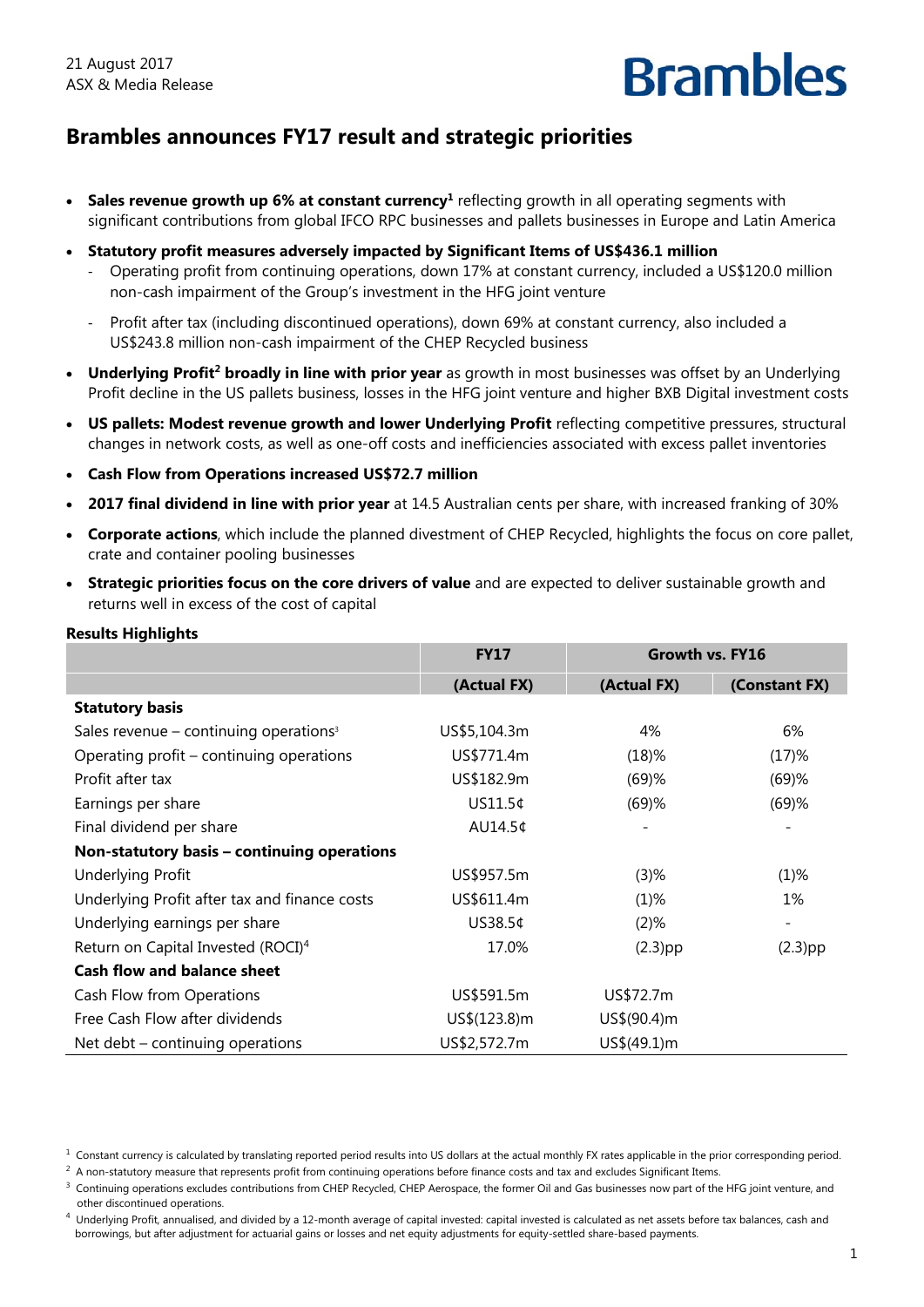Brambles delivered sales revenue of US\$5,104.3 million in the twelve months ended 30 June 2017 (FY17), an increase of 4% at actual FX rates and 6% at constant currency. Growth was largely driven by new business growth in the European pallets business, strong growth with new and existing customers in the global IFCO RPC businesses and continued momentum in the Latin America pallets business. The US pallets business also delivered modest volume growth, making a solid contribution to sales revenue growth in the year.

Operating profit from continuing operations was US\$771.4 million, a decline of 18% at actual FX rates and 17% at constant currency, primarily reflecting Significant Items of US\$186.1 million which included the non-cash impairment of Brambles' investment in the HFG joint venture (US\$120 million).

Profit after tax (including discontinued operations) of US\$182.9 million declined 69% at actual FX and constantcurrency rates and included a US\$243.8 million non-cash impairment of Brambles' North America recycled pallets business, CHEP Recycled, which was classified as held for sale and recognised in discontinued operations in FY17.

Underlying Profit from continuing operations (a non-statutory measure which excludes Significant Items) of US\$957.5 million declined 3% at actual FX rates and 1% at constant currency, primarily due to lower earnings in the US pallets business. The decline in the US pallets business reflected: the reversal of benefits associated with strong growth in the second half of FY16; structural increases in network costs; and one-off inefficiencies relating to excess pallet inventories and lower demand in the second and third quarters of FY17. Losses in the HFG joint venture of US\$12.5 million and a US\$9.5 million increase in BXB Digital investment reduced Underlying Profit growth by two percentage points.

Return on Capital Invested of 17.0% declined 2.3 percentage points at actual FX and constant-currency rates largely due to lower Underlying Profit, primarily in the US pallets business, and an increase in Average Capital Invested.

Cash Flow from Operations of US\$591.5 million increased \$72.7 million over the prior year as favourable movements in working capital offset increased capital expenditure, partly driven by higher capital commitments in FY16.

Free Cash Flow after Dividends was reduced by US\$90.4 million reflecting higher dividend payments largely due to the impact of the Dividend Reinvestment Plan (DRP) being neutralised. Net debt was reduced by US\$49.1 million primarily due to the receipt of proceeds from the sale of CHEP Aerospace and creation of the HFG joint venture.

## **Dividend**

The Board has declared a final dividend of 14.5 Australian cents per share with increased franking of 30%. The final dividend amount is in line with both the 2017 interim and 2016 final dividends. The unfranked component of the final dividend represents foreign conduit income and as such shareholders not resident in Australia will not pay Australian dividend withholding tax on this dividend. The 2017 final dividend is payable on 12 October 2017 to shareholders on Brambles' register at 5pm on 14 September 2017. The ex-dividend date is 13 September 2017.

The non-underwritten DRP remains in place at zero discount. Brambles will continue to neutralise any dilutive impact by way of on-market purchases.

## **CEO results commentary**

Brambles' CEO Graham Chipchase said: "The Group's FY17 performance was broadly in line with the updated guidance provided at the 2017 half-year results. All segments delivered positive sales revenue growth, with Underlying Profit growth in all segments with the exception of CHEP Americas, which reflected challenges in our US pallets business.

"It was pleasing to see strong levels of volume growth in our European pallets business and continued momentum in our Latin America pallets business. Our global IFCO RPC businesses also continued to expand with both new and existing customers and delivered strong growth in Underlying Profit, led by the improvement in North America.

"Our US pallets business had a challenging year, with increasing competition and direct cost pressures impacting both revenue growth and profitability in the period. It was encouraging to see an increase in net new business wins and organic growth in the second half of the fiscal year. The pricing environment remains challenged given competitive pressures and cyclically low whitewood pallet prices."

Mr Chipchase added: "We are taking steps to address the impact of increased competition and the higher network cost structure in the US pallets business. These steps include a stronger focus on improving network efficiency and leveraging our global expertise to deliver additional cost savings across our operations."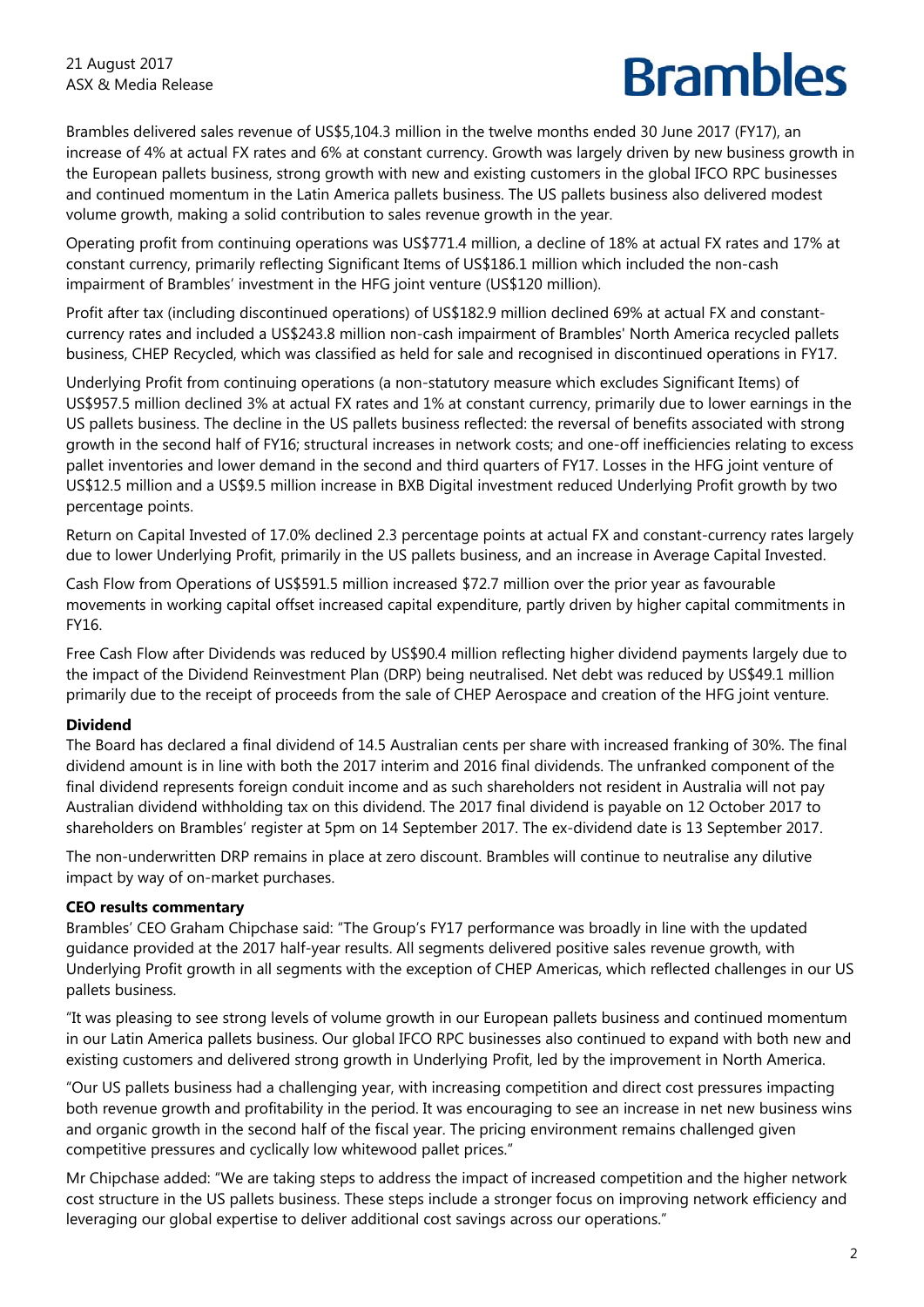## **Strategic priorities**

Mr Chipchase said: "Brambles is a strong business with a sustainable operating model, superior network advantage and unique expertise. We are committed to leveraging our competitive advantage to ensure that, in a rapidly changing and increasingly competitive environment, we continue to deliver superior value for our customers, shareholders and employees. It is within this context that today we have articulated our strategy, focusing on the five core drivers which are critical to delivering value to our key stakeholders.

"These five core value drivers are:

- **Growing and strengthening our network advantage**: We are committed to strengthening our industryleading positions and optimising our network by investing in platform quality and differentiated, valueenhancing customer solutions;
- **Delivering operational and organisational efficiencies:** We aim to reduce cost and improve productivity by leveraging our global scale and implementing global best practice in areas such as procurement, plant automation and transport optimisation;
- **Driving disciplined allocation of capital and improved cash generation:** By focusing investment on core pooling businesses and delivering asset efficiencies, we will seek to generate the cash needed to fully fund both dividends and reinvestment in the business;
- **Innovating to create new value:** Investing in technology that enhances our customer offering, product quality and efficiency. This includes increasing investment in the BXB Digital business to accelerate digital innovation in the areas of smart assets and data analytics; and
- **Developing world-class talent:** Empowering our people with individual skills and capabilities, building a leadership pipeline and fostering a safe, inclusive and diverse organisation."

#### **Outlook**

By delivering on its strategic objectives, Brambles expects to deliver sustainable growth and returns well in excess of the cost of capital.

Sales revenue growth is expected to be in the mid-single digits<sup>5</sup>, primarily driven by the ongoing conversion of customers to pooled solutions and expansion across geographies. Through the progressive delivery of operational, organisational and capital efficiencies, Brambles' expects to deliver Underlying Profit growth<sup>5</sup> in excess of sales revenue growth through the cycle, a Return On Capital Invested in the mid-teens and sufficient cash generation to fund growth, innovation and shareholder returns.

FY18, however, will include a number of items which will weigh on FY18 Underlying Profit growth, including:

- US\$23 million of FY17 Underlying Profit which will not recur in FY18 due to the roll-off of a large Australian RPC contract and the impact of automotive plant closures on a number of Australian automotive contracts;
- US\$7 million increase in BXB Digital investment, expected to be US\$17 million in FY18; and
- Full 12-month inclusion of the HFG joint venture.

Mr Chipchase said: "Brambles is in a strong position to deliver continued growth and attractive returns for shareholders. Our pallets businesses in Europe, Asia-Pacific and Latin America as well as our global IFCO RPC businesses are expected to remain strong contributors to growth and earnings, while our US pallets business remains robust and fundamentally well positioned to deliver sustainable growth over the long term."

#### **Further Information**

**Investors**  Sean O'Sullivan Vice President, Investor Relations +61 2 9256 5262 +61 412 139 711 sean.osullivan@brambles.com

**Investors**  Raluca Chiriacescu Director, Investor Relations +61 2 9256 5211 +61 427 791 189 raluca.chiriacescu@brambles.com

**Media** James Millard Director, Corporate Communication, Group & Asia Pacific +61 414 777 680 james.millard@brambles.com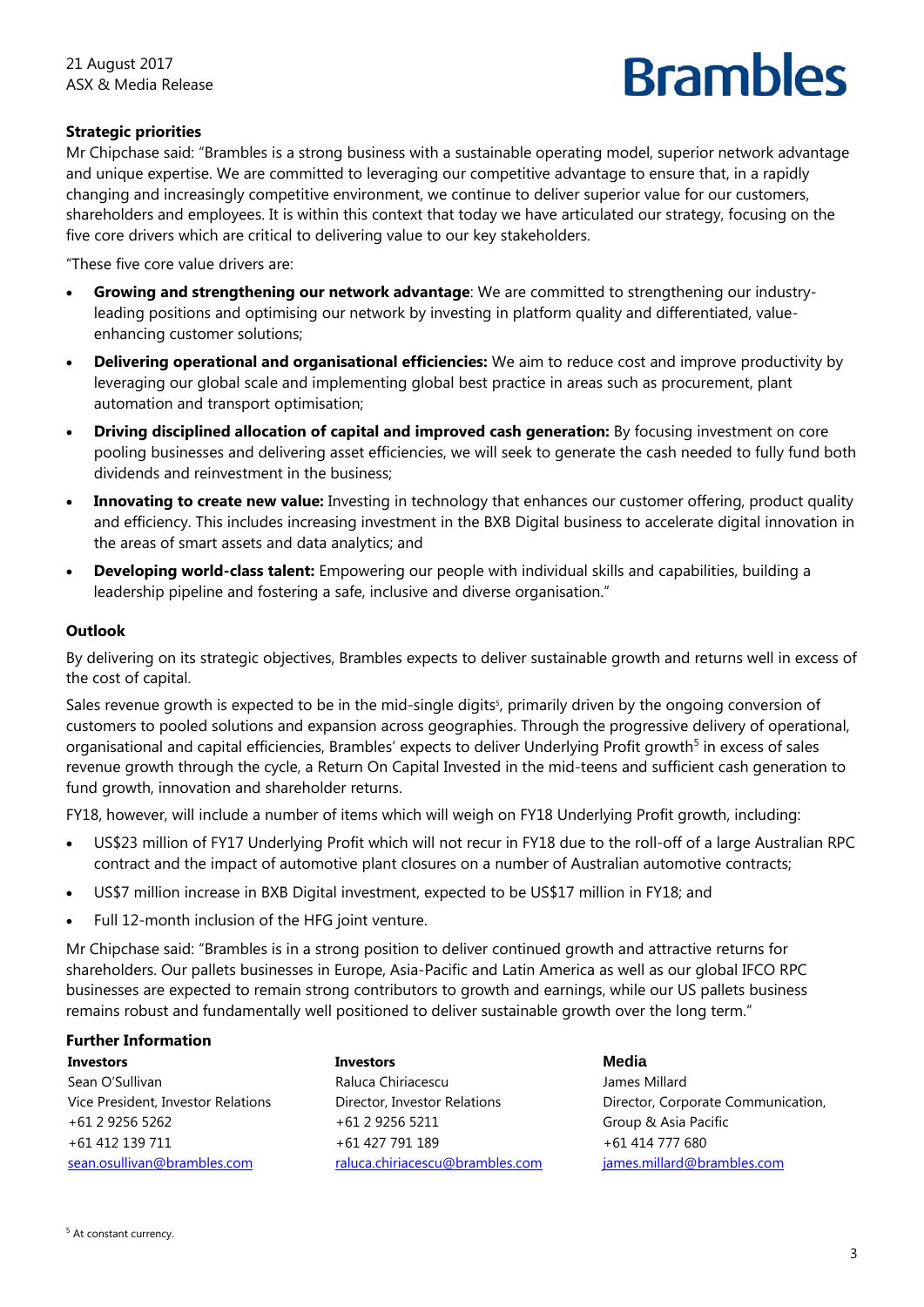**Brambles Limited** (ASX:BXB) is a supply-chain logistics company operating primarily through the CHEP and IFCO brands. Brambles enhances performance for customers by helping them transport goods through their supply chains more efficiently, sustainably and safely. The Group's primary activity is the provision of reusable unit-load equipment such as pallets, crates and containers for shared use by multiple participants throughout the supply chain, under a model known as "pooling". Brambles primarily serves the fast-moving consumer goods (e.g. dry food, grocery, and health and personal care), fresh produce, beverage, retail and general manufacturing industries, counting many of the world's best-known brands among its customers. The Group also operates specialist container logistics business serving the automotive sector. Brambles operates in more than 60 countries, with its largest operations in North America and Western Europe. Brambles employs approximately 14,000 people and owns approximately 590 million pallets, crates and containers through a network of more than 850 service centres. For further information, please visit www.brambles.com

**Forward-Looking Statements Certain** statements made in this release are "forward-looking statements" – that is, statements related to future, not past, events. Words such as "anticipates", "expects", "intends", "plans", "believes", "seeks", "estimates", "will", "should", and similar expressions are intended to identify forward-looking statements. These forward-looking statements are not historical facts, but rather are based on Brambles' current beliefs, assumptions, expectations, estimates and projections. Forward-looking statements are not guarantees of future performance, as they address matters that are uncertain and subject to known and unknown risks, uncertainties and other factors that are beyond the control of Brambles, are difficult to predict and could cause actual results to differ materially from those expressed or forecasted in the forward-looking statements. Brambles cautions shareholders and prospective shareholders not to place undue reliance on these forward-looking statements, which reflect the views of Brambles only as of the date of this release. The forward-looking statements made in this release relate only to events as of the date on which the statements are made – Brambles will not undertake any obligation to release publicly any revisions or updates to these forward-looking statements to reflect events, circumstances or events occurring after the date of this release, except as may be required by law or by any appropriate regulatory authority. Past performance cannot be relied on as a guide to future performance.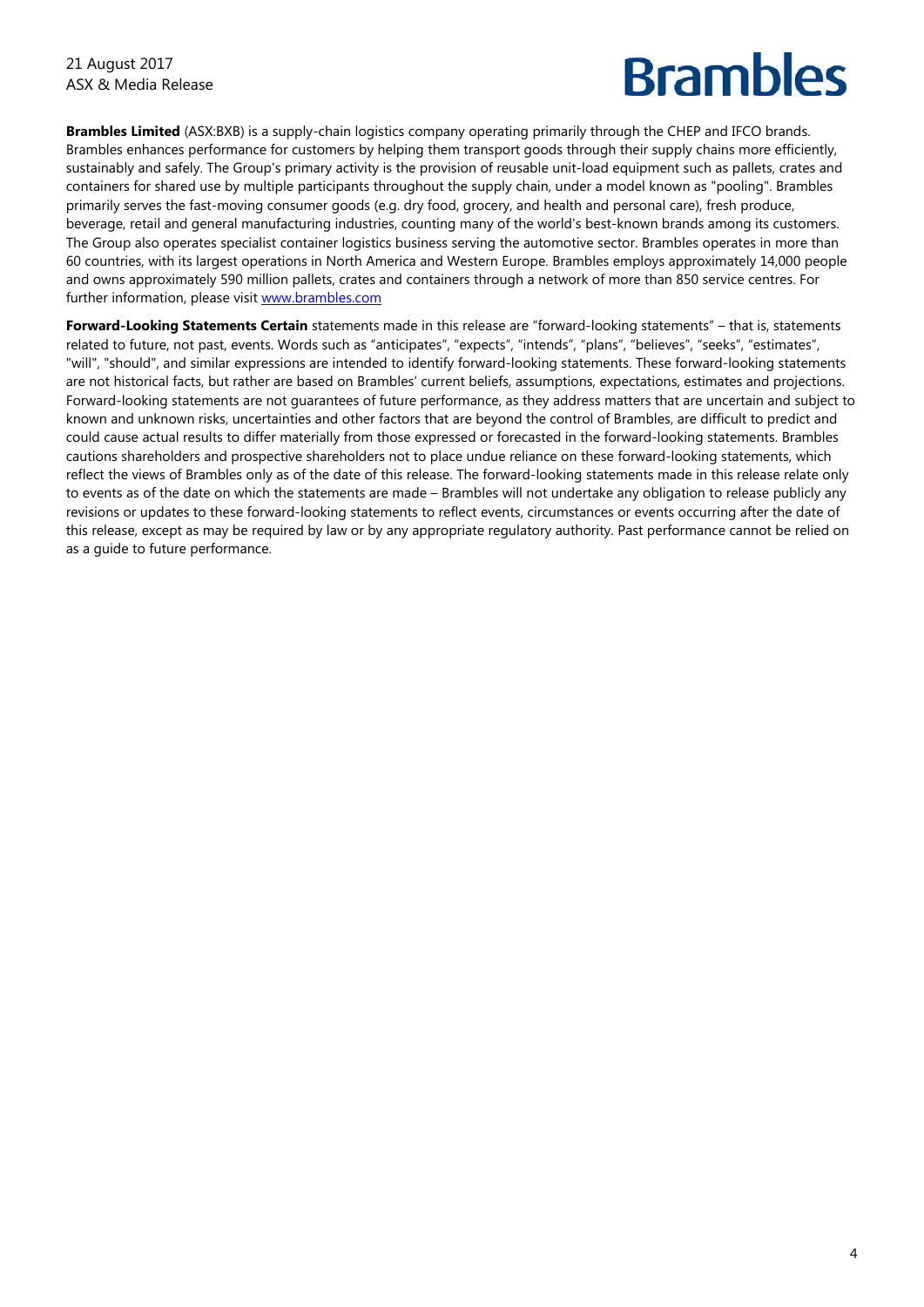## **Background Information**

| (US\$m)                                       | 1H17    | 2H17                     | <b>FY17</b> | 1H16    | 2H16    | <b>FY16</b> |
|-----------------------------------------------|---------|--------------------------|-------------|---------|---------|-------------|
| <b>Sales revenue</b>                          |         |                          |             |         |         |             |
| <b>CHEP Americas</b>                          | 1,022.4 | 1,051.1                  | 2,073.5     | 982.5   | 1,028.0 | 2,010.5     |
| <b>CHEP EMEA</b>                              | 779.3   | 795.9                    | 1,575.2     | 774.8   | 775.3   | 1,550.1     |
| <b>CHEP Asia-Pacific</b>                      | 243.6   | 241.2                    | 484.8       | 225.7   | 232.1   | 457.8       |
| <b>IFCO</b>                                   | 478.1   | 492.7                    | 970.8       | 428.6   | 453.1   | 881.7       |
| Corporate                                     |         | ÷,                       |             | ÷       |         |             |
| Continuing operations                         | 2,523.4 | 2,580.9                  | 5,104.3     | 2,411.6 | 2,488.5 | 4,900.1     |
| <b>Underlying EBITDA</b>                      |         |                          |             |         |         |             |
| <b>CHEP Americas</b>                          | 304.6   | 323.6                    | 628.2       | 311.9   | 342.1   | 654.0       |
| <b>CHEP EMEA</b>                              | 263.5   | 268.7                    | 532.2       | 257.2   | 268.5   | 525.7       |
| <b>CHEP Asia-Pacific</b>                      | 81.9    | 82.5                     | 164.4       | 74.2    | 79.4    | 153.6       |
| <b>IFCO</b>                                   | 106.8   | 106.4                    | 213.2       | 89.7    | 101.5   | 191.2       |
| Corporate                                     | (24.0)  | (29.8)                   | (53.8)      | (20.4)  | (17.5)  | (37.9)      |
| Continuing operations                         | 732.8   | 751.4                    | 1,484.2     | 712.6   | 774.0   | 1,486.6     |
| Depreciation of property, plant and equipment |         |                          |             |         |         |             |
| <b>CHEP Americas</b>                          | 110.1   | 113.3                    | 223.4       | 99.2    | 104.2   | 203.4       |
| <b>CHEP EMEA</b>                              | 70.1    | 72.9                     | 143.0       | 68.1    | 69.3    | 137.4       |
| <b>CHEP Asia-Pacific</b>                      | 26.0    | 25.5                     | 51.5        | 26.1    | 25.6    | 51.7        |
| IFCO                                          | 42.2    | 39.6                     | 81.8        | 37.4    | 38.7    | 76.1        |
| Corporate                                     | $0.1\,$ | 0.2                      | 0.3         | 0.4     | 0.3     | 0.7         |
| Continuing operations                         | 248.5   | 251.5                    | 500.0       | 231.2   | 238.1   | 469.3       |
| <b>Amortisation of intangibles</b>            |         |                          |             |         |         |             |
| <b>CHEP Americas</b>                          | 5.3     | 4.4                      | 9.7         | 5.5     | 5.7     | 11.2        |
| <b>CHEP EMEA</b>                              | 0.9     | 1.2                      | 2.1         | 1.1     | 1.2     | 2.3         |
| <b>CHEP Asia-Pacific</b>                      | 0.4     | 0.4                      | 0.8         | 0.5     | 0.5     | $1.0\,$     |
| <b>IFCO</b>                                   | 6.8     | 7.0                      | 13.8        | 9.4     | 8.4     | 17.8        |
| Corporate                                     | 0.3     | $\overline{\phantom{a}}$ | 0.3         | 0.2     | 0.3     | 0.5         |
| Continuing operations                         | 13.7    | 13.0                     | 26.7        | 16.7    | 16.1    | 32.8        |
| <b>Underlying Profit</b>                      |         |                          |             |         |         |             |
| <b>CHEP Americas</b>                          | 189.2   | 205.9                    | 395.1       | 207.2   | 232.2   | 439.4       |
| CHEP EMEA                                     | 192.5   | 194.6                    | 387.1       | 188.0   | 198.0   | 386.0       |
| CHEP Asia-Pacific                             | 55.5    | 56.6                     | 112.1       | 47.6    | 53.3    | 100.9       |
| <b>IFCO</b>                                   | 57.8    | 59.8                     | 117.6       | 42.9    | 54.4    | 97.3        |
| Corporate                                     | (24.4)  | (30.0)                   | (54.4)      | (21.0)  | (18.1)  | (39.1)      |
| Continuing operations                         | 470.6   | 486.9                    | 957.5       | 464.7   | 519.8   | 984.5       |
| <b>Operating profit</b>                       |         |                          |             |         |         |             |
| <b>CHEP Americas</b>                          | 184.3   | 193.0                    | 377.3       | 200.2   | 226.1   | 426.3       |
| <b>CHEP EMEA</b>                              | 191.6   | 183.5                    | 375.1       | 187.5   | 194.7   | 382.2       |
| CHEP Asia-Pacific                             | 55.5    | 55.4                     | 110.9       | 47.4    | 53.2    | 100.6       |
| <b>IFCO</b>                                   | 57.3    | 59.4                     | 116.7       | 47.2    | 53.0    | 100.2       |
| Corporate                                     | (156.6) | (52.0)                   | (208.6)     | (27.2)  | (36.8)  | (64.0)      |
| Continuing operations                         | 332.1   | 439.3                    | 771.4       | 455.1   | 490.2   | 945.3       |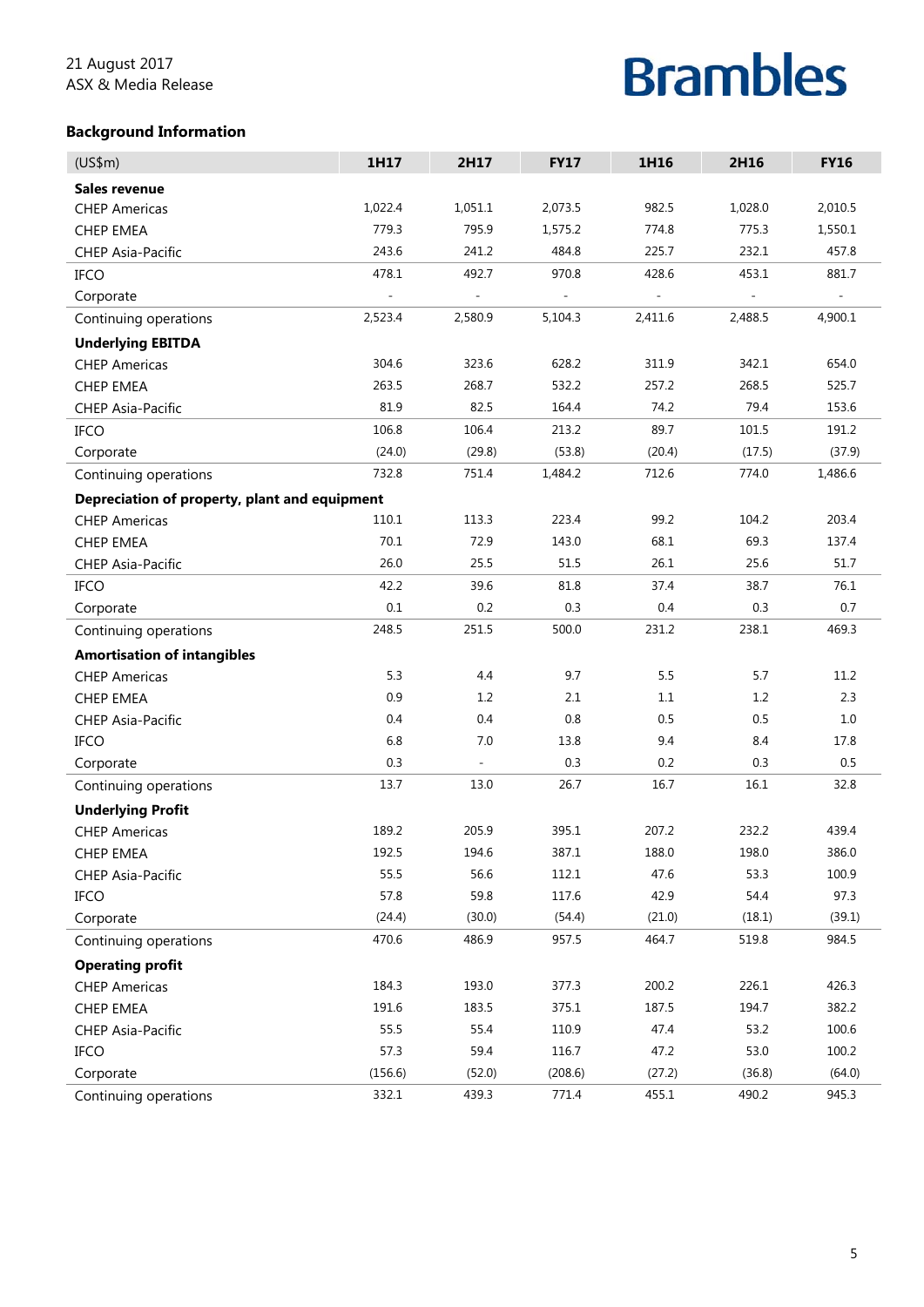## **Background Information**

| (US\$m)                                                              | 1H17    | 2H17    | <b>FY17</b> | 1H16           | 2H16    | <b>FY16</b> |
|----------------------------------------------------------------------|---------|---------|-------------|----------------|---------|-------------|
| Capital expenditure on property plant and equipment (accruals basis) |         |         |             |                |         |             |
| <b>CHEP Americas</b>                                                 | 215.2   | 219.4   | 434.6       | 229.7          | 227.9   | 457.6       |
| <b>CHEP EMEA</b>                                                     | 162.2   | 159.4   | 321.6       | 163.7          | 156.3   | 320.0       |
| CHEP Asia-Pacific                                                    | 29.5    | 35.2    | 64.7        | 30.3           | 40.5    | 70.8        |
| <b>IFCO</b>                                                          | 120.1   | 80.4    | 200.5       | 104.6          | 107.6   | 212.2       |
| Corporate                                                            |         | 2.1     | 2.1         | $\overline{a}$ | 0.2     | 0.2         |
| Continuing operations                                                | 527.0   | 496.5   | 1,023.5     | 528.3          | 532.5   | 1,060.8     |
| <b>Cash Flow from Operations</b>                                     |         |         |             |                |         |             |
| <b>CHEP Americas</b>                                                 | 82.7    | 136.2   | 218.9       | 103.1          | 96.6    | 199.7       |
| <b>CHEP EMEA</b>                                                     | 99.9    | 162.4   | 262.3       | 125.3          | 110.7   | 236.0       |
| <b>CHEP Asia-Pacific</b>                                             | 41.0    | 70.6    | 111.6       | 44.7           | 45.3    | 90.0        |
| <b>IFCO</b>                                                          | 22.3    | 32.7    | 55.0        | 9.5            | 17.2    | 26.7        |
| Corporate                                                            | (32.8)  | (23.5)  | (56.3)      | (27.3)         | (6.3)   | (33.6)      |
| Continuing operations                                                | 213.1   | 378.4   | 591.5       | 255.3          | 263.5   | 518.8       |
| <b>Average Capital Invested</b>                                      |         |         |             |                |         |             |
| <b>CHEP Americas</b>                                                 | 1,915.3 | 2,002.1 | 1,958.7     | 1,705.5        | 1,795.3 | 1,750.4     |
| <b>CHEP EMEA</b>                                                     | 1,543.0 | 1,593.8 | 1,568.4     | 1,438.1        | 1,490.9 | 1,464.5     |
| <b>CHEP Asia-Pacific</b>                                             | 430.5   | 425.1   | 427.8       | 411.3          | 414.7   | 413.0       |
| IFCO                                                                 | 1,565.5 | 1,599.1 | 1,582.3     | 1,493.9        | 1,566.3 | 1,530.1     |
| Corporate                                                            | 77.3    | 141.1   | 109.2       | (55.0)         | (68.2)  | (61.6)      |
| Continuing operations                                                | 5,531.6 | 5,761.2 | 5,646.4     | 4,993.8        | 5,199.0 | 5,096.4     |
| <b>Return on Capital Invested</b>                                    |         |         |             |                |         |             |
| <b>CHEP Americas</b>                                                 | 19.8%   | 20.6%   | 20.2%       | 24.3%          | 25.9%   | 25.1%       |
| <b>CHEP EMEA</b>                                                     | 25.0%   | 24.4%   | 24.7%       | 26.1%          | 26.6%   | 26.4%       |
| CHEP Asia-Pacific                                                    | 25.8%   | 26.6%   | 26.2%       | 23.1%          | 25.7%   | 24.4%       |
| <b>IFCO</b>                                                          | 7.4%    | 7.5%    | 7.4%        | 5.7%           | 6.9%    | 6.4%        |
| Continuing operations                                                | 17.0%   | 16.9%   | 17.0%       | 18.6%          | 20.0%   | 19.3%       |
| <b>Brambles Value Added<sup>6</sup></b>                              |         |         |             |                |         |             |
| <b>CHEP Americas</b>                                                 | 65.5    | 77.2    | 142.7       | 95.2           | 114.9   | 210.1       |
| <b>CHEP EMEA</b>                                                     | 95.2    | 94.3    | 189.5       | 93.5           | 102.9   | 196.4       |
| <b>CHEP Asia-Pacific</b>                                             | 28.6    | 29.7    | 58.3        | 23.8           | 28.3    | 52.1        |
| IFCO                                                                 | (36.5)  | (37.0)  | (73.5)      | (47.9)         | (40.1)  | (88.0)      |
| Corporate                                                            | (33.4)  | (48.5)  | (81.9)      | (19.7)         | (18.0)  | (37.7)      |
| Continuing operations                                                | 119.4   | 115.7   | 235.1       | 144.9          | 188.0   | 332.9       |